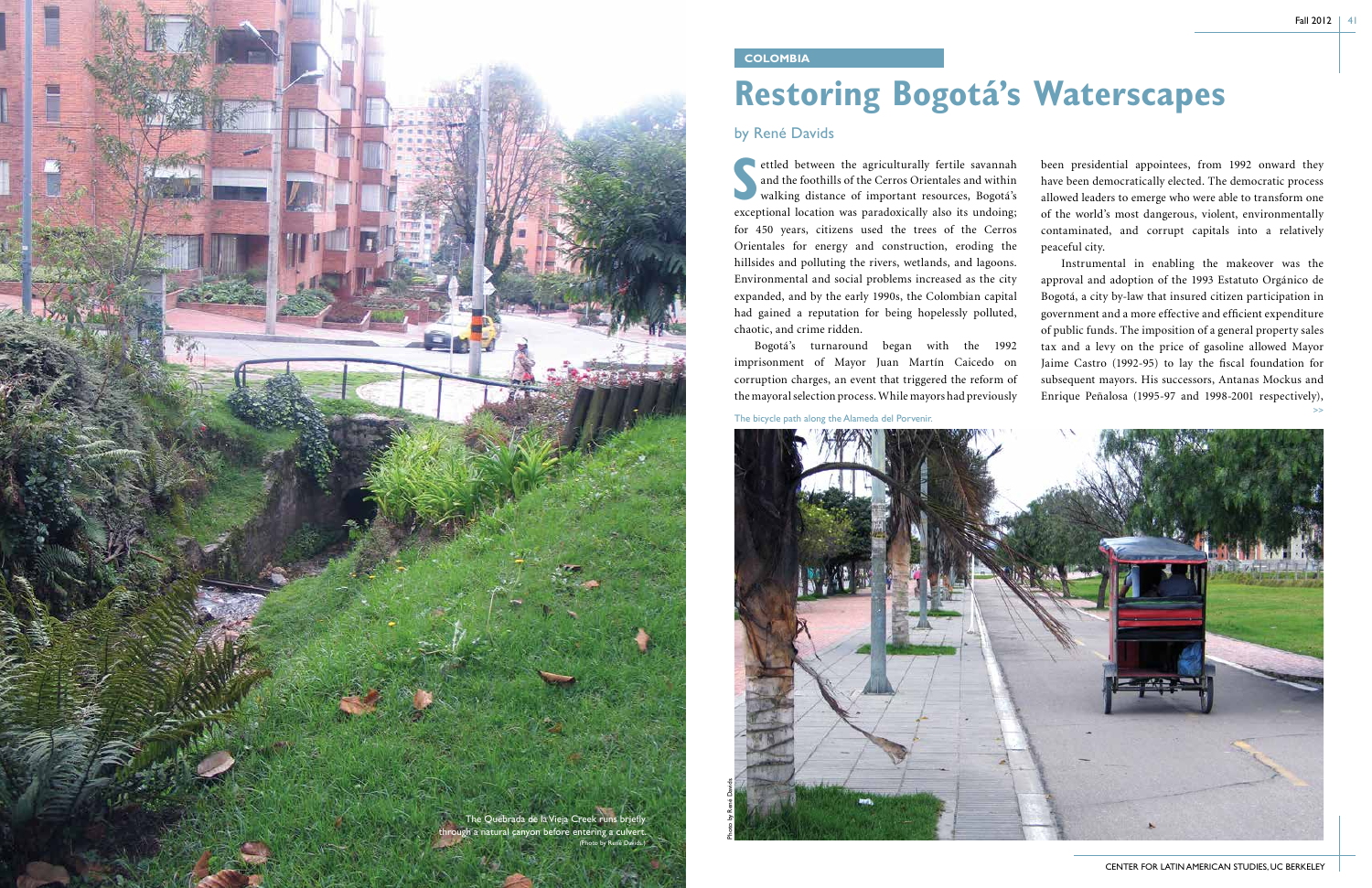BERKELEY REVIEW OF LATIN AMERICAN STUDIES CENTER FOR LATIN AMERICAN STUDIES, UC BERKELEY

like water fountains running along the sloping course, and a lane for the Transmilenio. The effect was to create a friendly relationship between public transport and pedestrian traffic while revitalizing the public spaces along the route. Since the San Francisco River continues to be piped underground, the Eje celebrates the memory of the river but serves no ecological function other than to mark the re-emergence of water as a fundamental part of the city's identity. The Eje, together with the Parque del Tercer Milenio (Third Millenium Park), re-ignited downtown investment. The latter features sound and wind barriers built from the Cerros Orientales and the restoration of the 233-hectare Humedal Juan Amarillo (Juan Amarillo Wetlands) were unquestionably positive. Wetlands play an important role in the water cycle; they help mitigate flooding and provide a rich habitat for flora and fauna. However, prior to the restoration project, informal housing in Bogotá's eastern region had reduced the size and degraded the condition of the wetlands, threatening water supplies and natural habitat. Restoration efforts included the construction of islands for nesting birds and the restitution of the original flora of the region as well as a new plaza and walkways and cycling paths around the lake.

site's construction debris and planted with groundcover and flowering vines to create an artificial valley that provides a protective, secluded space for local birds and city-dwellers seeking a refuge from chaotic urban life. Some critics have argued, however, that the development made life more chaotic for the roughly 12,000 people relocated to make room for the nearly 50-acre park. While the destruction of slum housing for the Parque del Tercer Milenio remains controversial, the ecological objectives achieved through the reforestation of the The public spaces around the Humedal Juan Amarillo are part of a new network of pedestrian and bicycle paths known as *alamedas*. Traditionally the designation for a public walkway or promenade shaded with poplar trees, the new alamedas were conceived during Mayor Peñalosa's term and were meant to provide clean, affordable transportation by encouraging pedestrian and bicycle traffic. Arguing that people need to walk, not just to be healthy but also to be happy, just as fish need to swim and birds need to fly, Peñalosa envisaged a city in which green >>

invested those funds in an ambitious city improvement program. Among their initiatives were policies that aimed to enhance public squares and streetscapes, recover dilapidated parks, provide market areas for street vendors, and install bollards to prevent illegal parking. The program's best-known achievement was the establishment of the TransMilenio transportation system, which used fixed routes and exclusive lanes for buses. Modeled on a system to ease congestion first established in the Brazilian city of Curitiba, the Transmilenio also featured a new network of pedestrian overpasses, sidewalks, and bikeways. Understanding that modifications to the physical structure of the city had to be accompanied by a change in civic attitude, Antanas Mockus introduced a program of symbolic, ingenious, and thought-provoking street representations and cultural events aimed at promoting mutual respect and reflection on the importance of improving everyday civic behavior. Unpopular measures such as the restriction of arms possession among civilians through anti-gun campaigns were also carried out.

Another important tool in the reform of Bogotá was the Plan de Ordenamiento Territorial (Territorial Reorganization Plan, POT). This set of legislation and planning policies was introduced in 1997 to regulate land-use, the right to property, environmental protection, and any physical intervention in the larger territory. The POT allowed the Peñalosa administration to institute its de-marginalization project, which aimed to install infrastructure and provide social services in poor neighborhoods by building hospitals, public libraries, and schools as well as by legalizing settlements and resettling families living in areas of high physical risk.

The most remarkable of the four libraries built as part of Peñalosa's program was the centrally situated Virgilio Barco Library designed by architect Rogelio Salmona, Colombia's best-known modernist architect. Built of brick and reinforced concrete, the library recalls traditional Moorish buildings, with a sequence of spatial events such as courtyards with water features and decks connected through ramps and stairs that begin in the park and culminate in a rooftop deck.

Rogelio Salmona's passion for promenades and water reemerges in his design for the Eje Ambiental de la Avenida de Jiménez de Quesada (Jiménez de Quesada Environmental Axis). Conceived in collaboration with Luis Kopec and built between 1997 and 2001, this intervention transformed the street originally built over the San Francisco River into a brick-paved promenade featuring native trees, ribbon-

The Virgilio Barco Library.



The Eje Ambiental de la Avenida de Jiménez de Quesada.